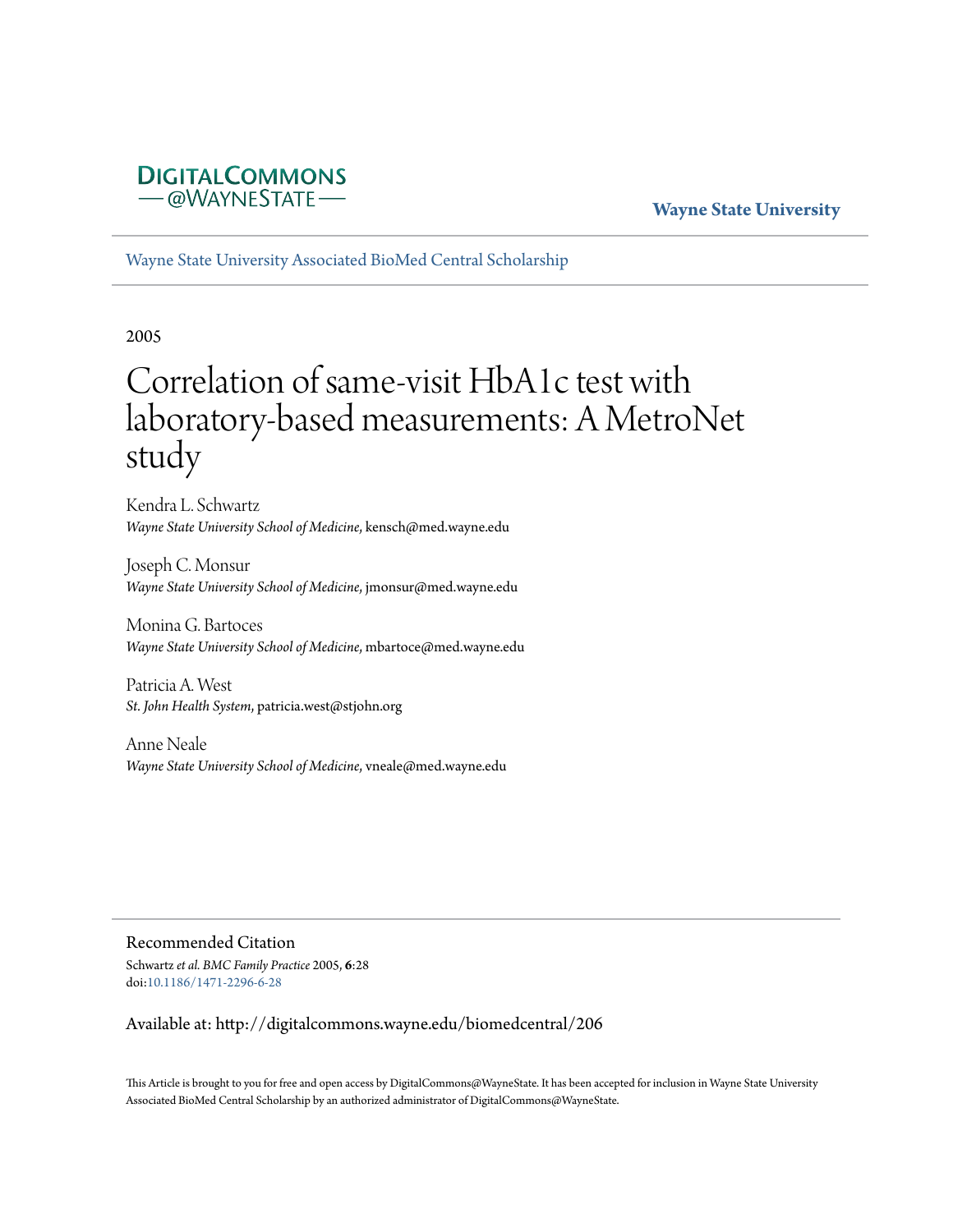# Research article **[Open Access](http://www.biomedcentral.com/info/about/charter/)**

# **Correlation of same-visit HbA1c test with laboratory-based measurements: A MetroNet study**

Kendra L Schwartz\*<sup>1</sup>, Joseph C Monsur<sup>1</sup>, Monina G Bartoces<sup>1</sup>, Patricia A West<sup>2</sup> and Anne Victoria Neale<sup>1</sup>

Address: <sup>1</sup>Department of Family Medicine, Wayne State University School of Medicine, 101 E. Alexandrine, Detroit, MI, 48201 USA and <sup>2</sup>Department of Family Medicine, St. John Health System, 24911 Little Mack, St. Clair Sh

Email: Kendra L Schwartz\* - kensch@med.wayne.edu; Joseph C Monsur - jmonsur@med.wayne.edu; Monina G Bartoces - mbartoce@med.wayne.edu; Patricia A West - patricia.west@stjohn.org; Anne Victoria Neale - vneale@med.wayne.edu

\* Corresponding author

Published: 13 July 2005

*BMC Family Practice* 2005, **6**:28 doi:10.1186/1471-2296-6-28

[This article is available from: http://www.biomedcentral.com/1471-2296/6/28](http://www.biomedcentral.com/1471-2296/6/28)

© 2005 Schwartz et al; licensee BioMed Central Ltd.

This is an Open Access article distributed under the terms of the Creative Commons Attribution License [\(http://creativecommons.org/licenses/by/2.0\)](http://creativecommons.org/licenses/by/2.0), which permits unrestricted use, distribution, and reproduction in any medium, provided the original work is properly cited.

Received: 19 February 2005 Accepted: 13 July 2005

# **Abstract**

**Background:** Glycated hemoglobin (HbA1c) results vary by analytical method. Use of same-visit HbA1c testing methodology holds the promise of more efficient patient care, and improved diabetes management. Our objective was to test the feasibility of introducing a same-visit HbA1c methodology into busy family practice centers (FPC) and to calculate the correlation between the same-visit HbA1c test and the laboratory method that the clinical site was currently using for HbA1c testing.

**Methods:** Consecutive diabetic patients 18 years of age and older having blood samples drawn for routine laboratory analysis of HbA1c were asked to provide a capillary blood sample for same-visit testing with the BIO-RAD Micromat II. We compared the results of the same-visit test to three different laboratory methods (one FPC used two different laboratories).

**Results:** 147 paired samples were available for analysis (73 from one FPC; 74 from the other). The Pearson correlation of Micromat II and ion-exchange HPLC was 0.713 (p < 0.001). The Micromat II mean HbA1c was 6.91%, which was lower than the 7.23% from the ion-exchange HPLC analysis  $(p \le 0.001)$ . The correlation of Micromat II with boronate-affinity HPLC was 0.773 ( $p \le 0.001$ ); Micromat II mean HbA1c 6.44%, boronate-affinity HPLC mean 7.71% (p < 0.001). Correlation coefficient for Micromat II and immuno-turbidimetric analysis was 0.927 (p < 0.001); Micromat II mean HbA1c was 7.15% and mean HbA1c from the immuno-turbidimetric analysis was 7.99% ( $p =$ 0.002). Medical staff found the same-visit measurement difficult to perform due to the amount of dedicated time required for the test.

**Conclusion:** For each of the laboratory methods, the correlation coefficient was lower than the 0.96 reported by the manufacturer. This might be due to variability introduced by the multiple users of the Micromat II machine. The mean HbA1c results were also consistently lower than those obtained from laboratory analysis. Additionally, the amount of dedicated time required to perform the assay may limit its usefulness in a busy clinical practice. Before introducing a same-visit HbA1c methodology, clinicians should compare the rapid results to their current method of analysis.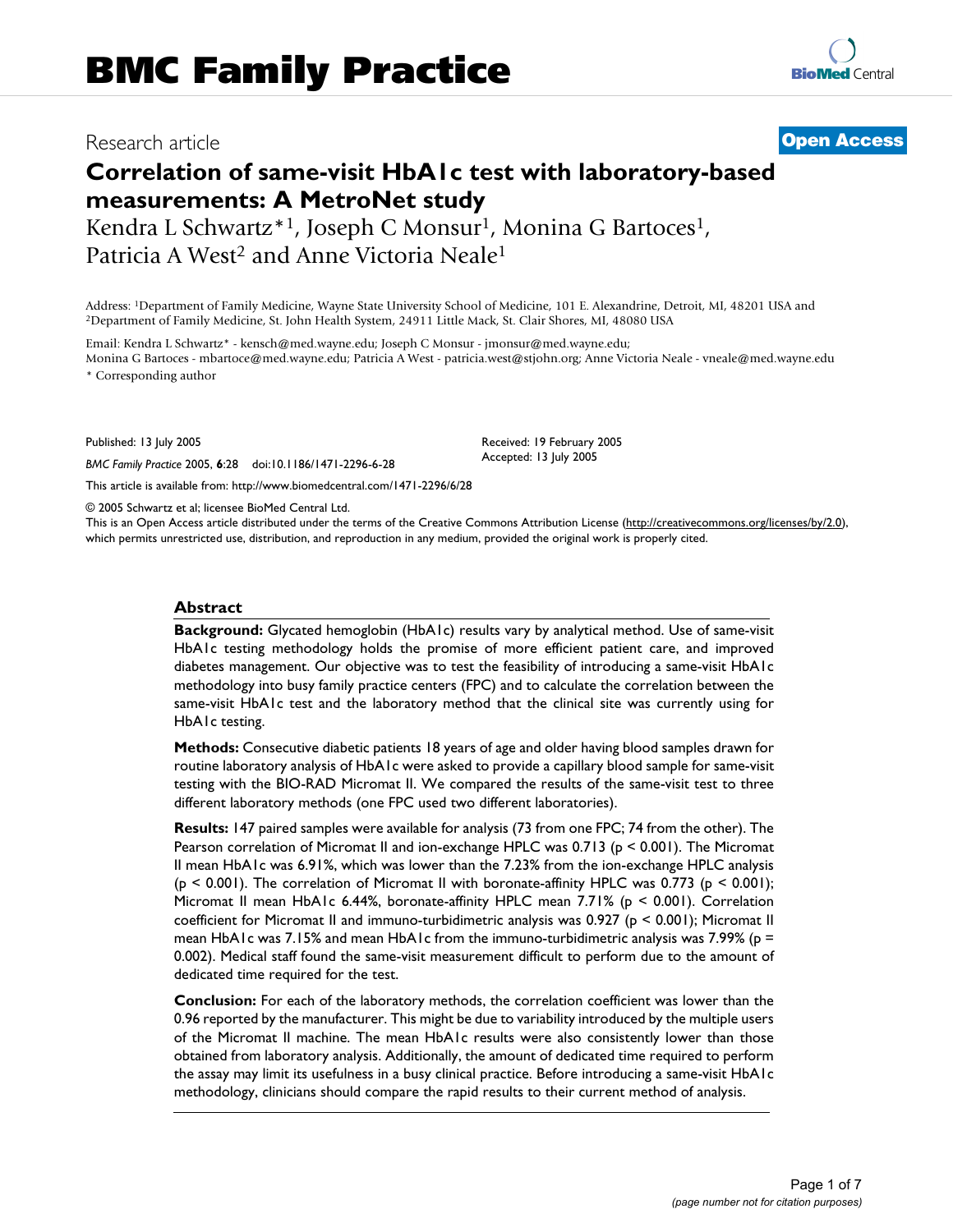# **Background**

The percent HbA1c of glycated hemoglobin provides an estimate of blood glucose levels over a 3–4 month period. The HbA1c level is used for patient education and counseling, for feedback about diabetic control, to improve patient motivation, and to monitor management; thus its measurement should be optimally accurate and precise [1]. However, to date, there is no international standard for determining HbA1c [2-4], and various methodologies are commercially available. Tran [1] determined the physiological (changes over time between measurements) and analytic variation of two widely used laboratory assays, one a high performance liquid chromatography (HPLC) method, and the other an immunoassay [1]. The coefficient of variation (CV) for the HPLC was 2.6%. The 5.1% CV of the immunoassay method exceeded physiologically established limits of 2–3%, and those of the National Glycohemoglobin Standardization Program (3–4%).

Hosseini et al. [5] reported a relative ranking of assays to result in a normal HbA1c level by using the same patient's blood tested with five assays, each of which used a different method. They found that glycated hemoglobin results vary widely, with some assays consistently more likely to result in a "normal glycated hemoglobin" level than other assays, consequently resulting in differing implications for an individual patient to achieve a HbA1c level within the normal range. Ogawa [6] reported a case series where HbA1c was underestimated in the measurement by HPLC which excluded glycated abnormal hemoglobin [6]. These findings illustrate the potential usefulness for clinical practitioners to evaluate the performance of their method for determining HbA1c, especially if using different methodologies for the same patient.

Recent developments in medical technology allow clinicians to determine HbA1c test results during a patient's office visit. Several manufacturers offer an assay that can be performed by trained medical personnel and yield HbA1c results in five to ten minutes. We found only a few reports of the performance of such rapid tests used at the point of care [7,8], and one study that was conducted by the test manufacturer [9].

The objective of this pilot study was to test the feasibility of introducing a same-visit HbA1c methodology into busy family practice centers (FPCs) and to compare the results obtained from a point-of-care test with a laboratory-based technique. Specifically, our purpose was to determine: 1) if a specific rapid HbA1c methodology was accepted by medical support staff in two busy FPCs; and 2) how rapid HbA1c results compared with the standard laboratory methodology.

# **Methods** *Study design*

Patients were recruited for this cross-sectional study from two FPCs that are members of MetroNet, a metropolitan Detroit practice-based research network. At both sites, HbA1c analysis is routinely performed at an outside laboratory on venipuncture samples. Physicians, medical assistants, and research assistants identified consecutive diabetic patients 18 years of age and older whose physicians ordered HbA1c analysis. The study was explained to these eligible patients and informed consent obtained from those who wished to participate.

After patients were enrolled, a finger-prick blood sample was collected for in-office HbA1c testing with the BIO-RAD Micromat II. Since the BIO-RAD Micromat II is compatible with capillary, venous, and EDTA anti-coagulated blood samples, aliquots of these types were also acceptable for analysis. Research and medical staff were instructed to use finger-prick capillary samples whenever possible, but venous samples from the blood draw apparatus, or a drop of blood from the EDTA tube was substituted when necessary. At one FPC only finger-prick samples were used, while at the other FPC, thirteen Micro-Mat II samples were venous and five were EDTA anti-coagulated; the remaining 56 tests were performed using capillary blood samples.

The data collected included patient name, study site, the person performing same-visit HbA1c analysis, the date, and the rapid HbA1c result. Physicians were blinded to rapid HbA1c results, and relied on the laboratory analysis to make treatment decisions during the study period. One FPC used one of two different laboratories based on the patient's health insurance carrier. At one laboratory, the Primus Model 386 was used for HbA1c testing, which is a boronate – affinity HPLC method. The other laboratory used the Roche Integra 800, which uses an immuno-turbidimetric methodology. The laboratory of the second FPC used the Tosoh A1c 2.2 Plus, an ion-exchange HPLC, for analysis.

All three methodologies are aligned to Diabetes Control and Complications Trial (DCCT) and National Glycohemoglobin Standardization Program (NGSP) standards. All have linear response from HbA1c level of 3–4% to 20% or higher. The intra- and inter-assay coefficients of variation are displayed in Table 1. These values were either obtained directly from the laboratory performing the assay (Primus 386) or from the manufacturer. All are within NGSP acceptable limits.

The BIO-RAD Micromat II, which provides results in approximately 5 minutes, incorporates an affinity chromatography method that measures the percent glycated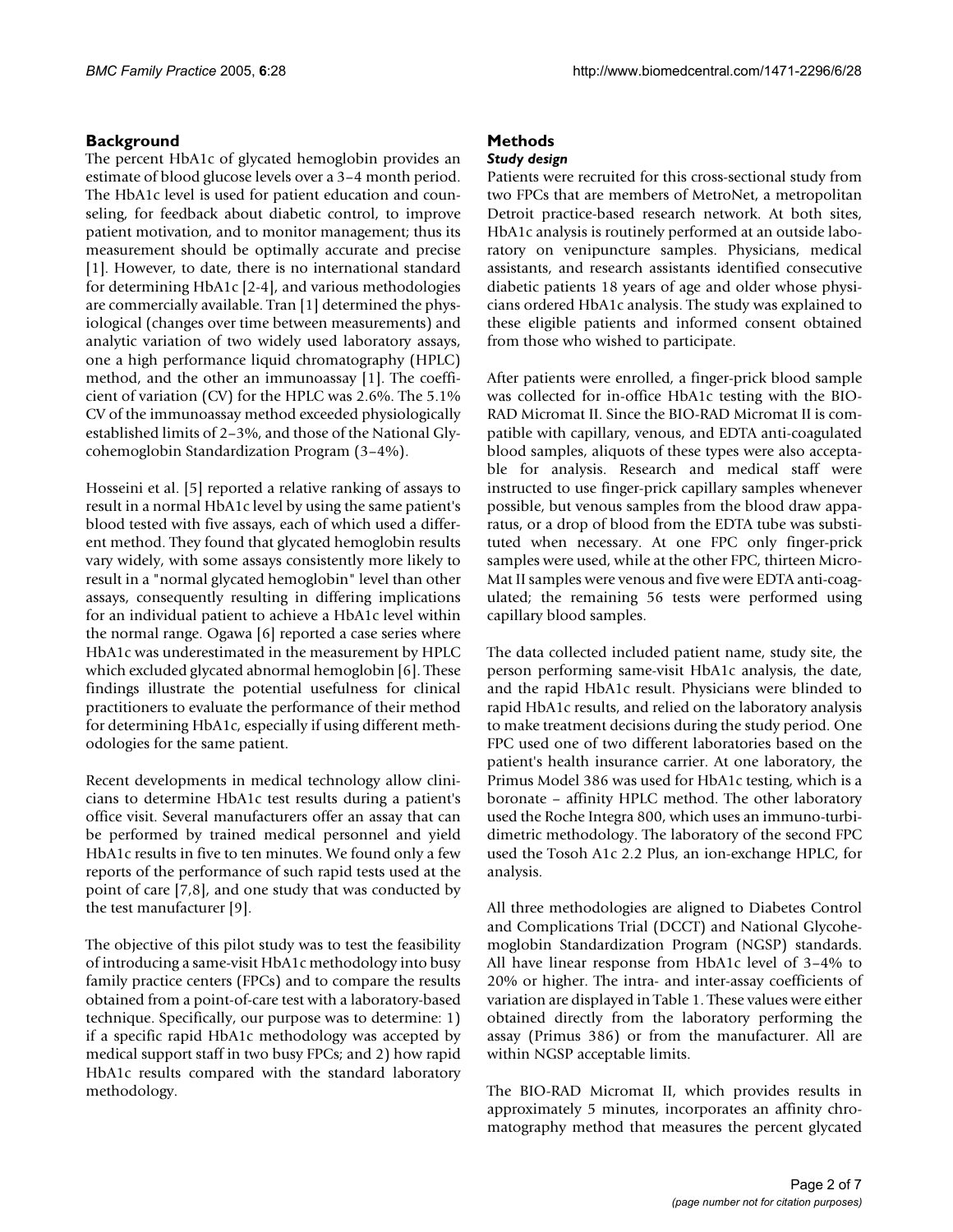| Instrument        | <b>Method</b>          | Intra-assay CV | <b>Inter-assay CV</b> |
|-------------------|------------------------|----------------|-----------------------|
| Primus 386        | Boronate affinity HPLC | 0.9%           | 2.9%                  |
| Roche Integra 800 | Immuno-turbidimetric   | 2.3%           | 2.4%                  |
| Tosoh A1c2.2 Plus | Ion-exchange HPLC      | $1.3\%$        | $< 4.0\%$             |

| Table 1: Coefficients of variation (CV) for three laboratory analyzers |  |  |
|------------------------------------------------------------------------|--|--|
|------------------------------------------------------------------------|--|--|



Scatterplot and regression line of HbA1c values pr **Figure 1** oduced from boronate affinity HPLC and Micromat II Scatterplot and regression line of HbA1c values produced from boronate affinity HPLC and Micromat II.

hemoglobin in the sample. According to the manufacturer, the analyzer then uses a factory-set algorithm to deliver an HbA1c result which is calibrated to the recommendations of the DCCT and is traceable to the NGSP. The intra-assay coefficient of variation is reported to range from 2.93 – 4.65%; higher at lower values of HbA1c. The inter-assay coefficient of variation is estimated to be higher; however values are not given in the package insert. The sensitivity of the assay ranges from  $4 - 15\%$  HbA1c. BIO-RAD representatives provided an in-service to help familiarize staff in the use and operation of the Micromat II analyzer.

Each HbA1c analysis with the Micromat II requires a single test cartridge, which consists of several tubes with reagents that are mixed and decanted into a collection reservoir for measurement. After a test cartridge has been placed into the Micromat II, a 20 microliter blood sample is added to the first tube. This initiates a series of aliquot additions and incubation steps. In total there are four decanting steps followed by four incubations. These incubations require a total time of 230 seconds and range from 40 seconds to 80 seconds in length. Quality control procedures were carried out as outlined in the Micromat II instruction manual. Controls and standards were run per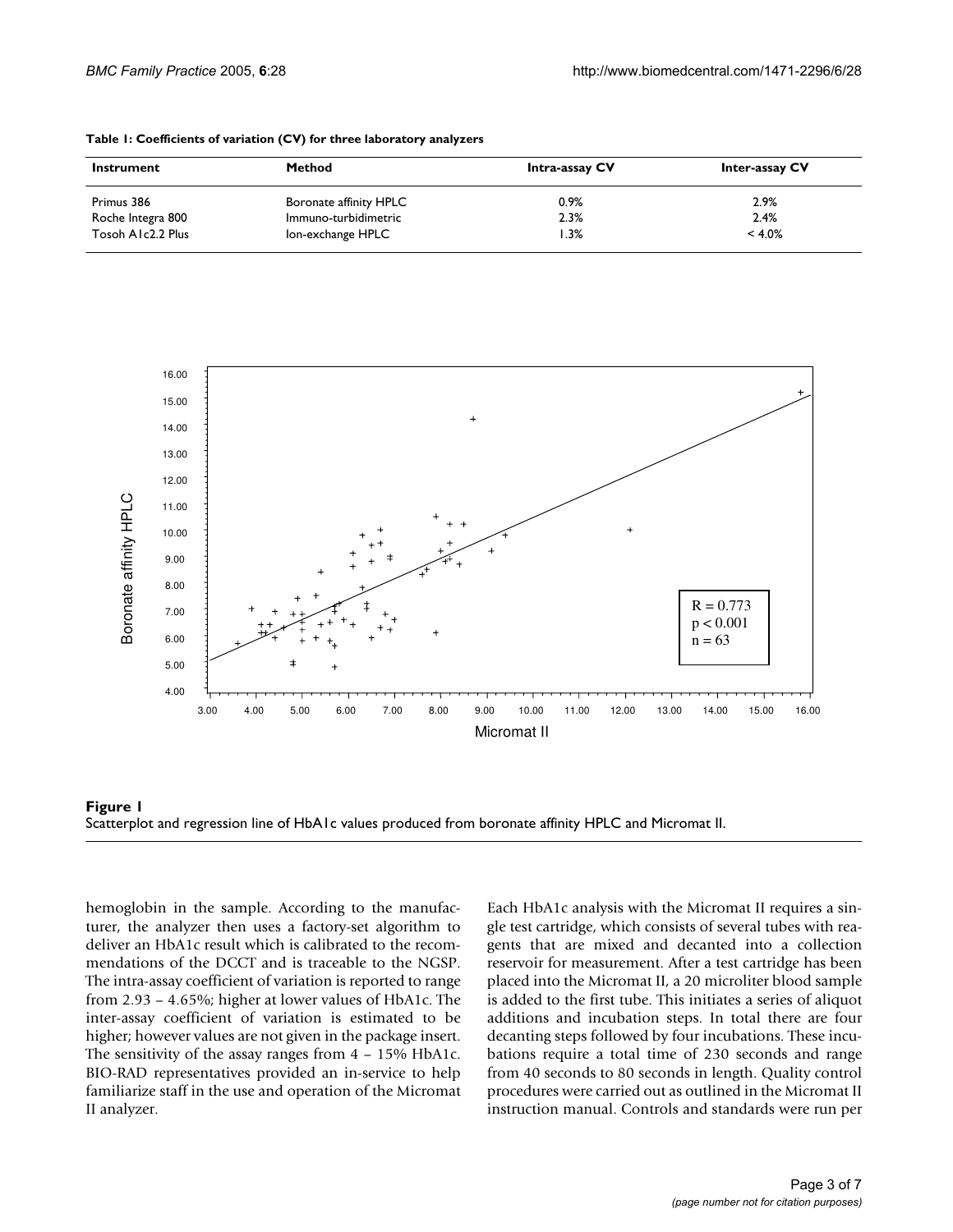



the manufacturer's recommendation; results were always acceptable.

# *Analytic strategy*

Data were analyzed separately by type of laboratory methodology. To evaluate the performance of the BIO-RAD Micromat II, Pearson correlations were calculated using the laboratory results as the standard. Scatter plots and regression lines were also examined. The mean absolute difference between the sample groups was determined to test the hypothesis that group means are equal ( $\alpha$  = 0.05), using a two-sided paired t-test.

# **Results**

One hundred fifty-six patients were enrolled into the study (75 from one FPC, and 81 from the other FPC). Nine different medical staff performed the rapid HbA1c testing. Data from nine patients were omitted: eight had missing laboratory results, and one result was out of the precision range of the machine (HbA1c = 18.1%). Therefore, 147 paired samples were available for analysis, 73 from one site and 74 from the other.

Considering first the data from the site that used two different laboratories: the boronate-affinity HPLC  $(n = 63)$ and the immuno-turbidimetric  $(n = 11)$ , we found a significant correlation with the Micromat II results for both (Pearson  $r = 0.773$ ,  $p < 0.001$  and  $r = 0.927$ ,  $p < 0.001$ , respectively) (Figures 1 and 2). The range of values was from 2.3% to 12.70%. The laboratory method yielded a mean HbA1c value that was significantly higher than that from the Micromat II for both methodologies (7.71  $\pm$  1.99 vs.  $6.44 \pm 1.99$ , p < 0.001 and  $7.99 \pm 1.76$  vs.  $7.15 \pm 1.72$ , p = 0.002, respectively (Table 1). Similarly, the Micromat II correlated well with the ion-exchange HPLC  $(n = 73)$ , Pearson  $r = 0.713$ ,  $p < 0.001$ ) (Figure 3). Again, the mean HbA1c result from the laboratory was significantly greater than the mean from the Micromat II (7.23  $\pm$  1.51 vs. 6.91  $\pm$  1.34, p = 0.014). The range of results from these two methods was 3.6% to 15.80%.

Regarding feasibility and acceptability of introducing the same-visit Micromat II test into the busy clinical practice setting, we found that medical assistants were able to collect and analyze samples and produce same-visit results. However, the five minute time dedication for each indi-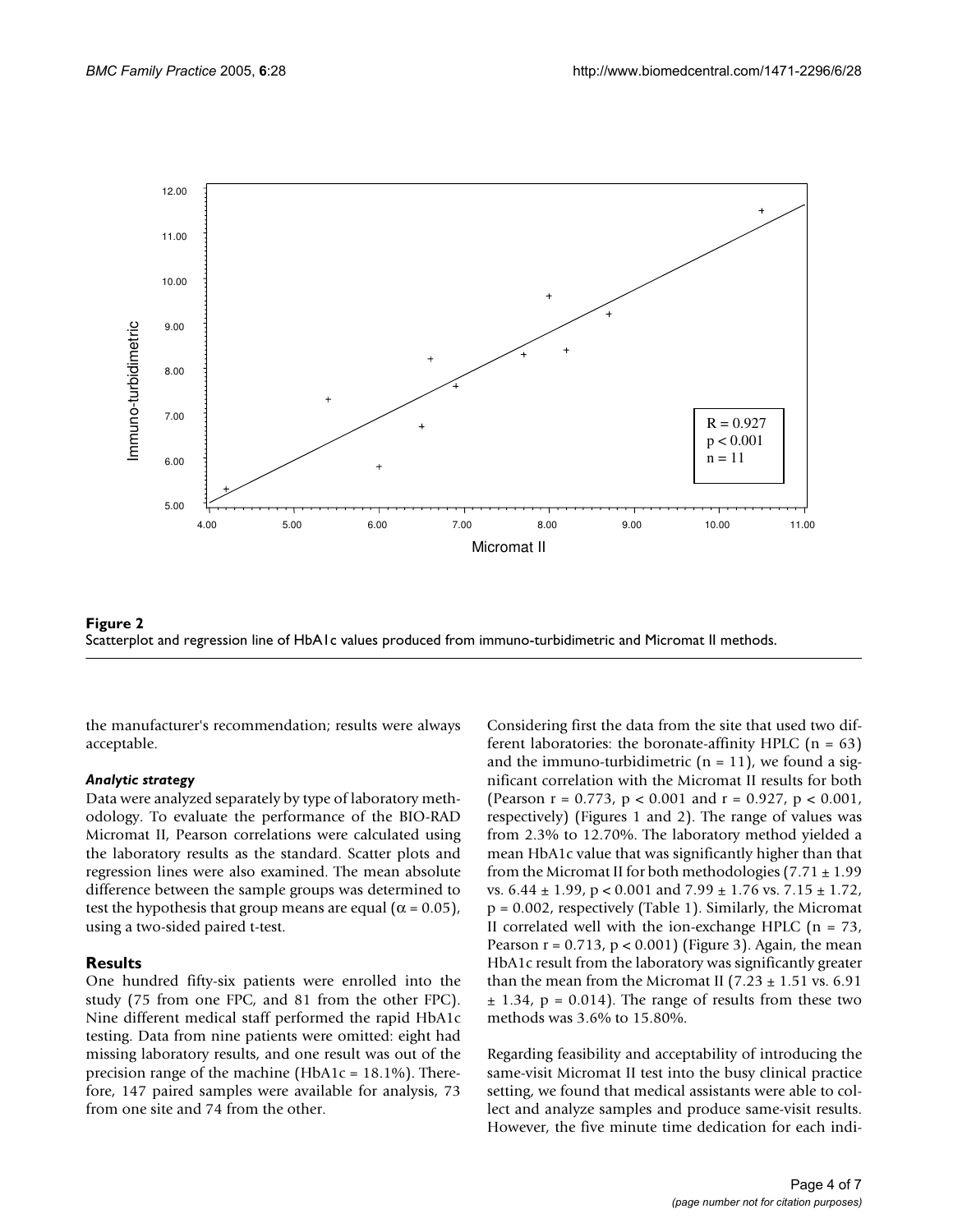



vidual analysis was not well tolerated by staff because of numerous competing demands that made it difficult to perform all the test steps in the time intervals prescribed.

# **Discussion**

Physicians in ambulatory settings routinely send blood samples to laboratories for HbA1c testing, and then wait several days for the HbA1c test results. Thus, patient counseling and treatment adjustments based on HbA1c levels are delayed, and at times follow-up can be lost completely.

Recent advancements in technology now make it possible for physicians to incorporate point-of-care HbA1c results to evaluate and adjust treatment of their diabetic patients. Studies of the effect of same-visit HbA1c measurement found significantly improved glycemic control through 12-month follow-up [10,11]. This technology is gaining acceptance, and is now offered by a number of manufacturers. The same-visit HbA1c test provides the opportunity to improve diabetes care by discussing the value and adjusting management as needed during the same-visit, rather than waiting until the patient can be telephoned and/or scheduled for a future visit. HbA1c testing has been studied for its effect on improved glycemic control in trials primarily conducted in specialty clinics. Yet, little is published regarding the validity of the samevisit test result, and the feasibility of using a same-visit methodology in a busy primary care setting.

The manufacturer reports a correlation coefficient of 0.96 between the BIO-RAD Micromat II and HPLC methodology. However, the correlation coefficients we obtained in this clinical situation ( $r = 0.713$ ; and  $r = 0.773$  for the two different HPLC methods) were less than reported by the company. The highest correlation was with the immunoturbidimetric methodology ( $r = 0.927$ ). The mean HbA1c level obtained from Micromat II was significantly lower than that yielded from the three types of laboratory analysis, and this difference spanned the treatment threshold level currently recommended by the American Diabetes Association (ADA) [12]. Thus, for some patients, the Micromat II rapid test yielded a test result that was below the ADA treatment threshold of 7%, while the laboratory analysis produced a test result above 7%, suggesting the need for more intensive therapy.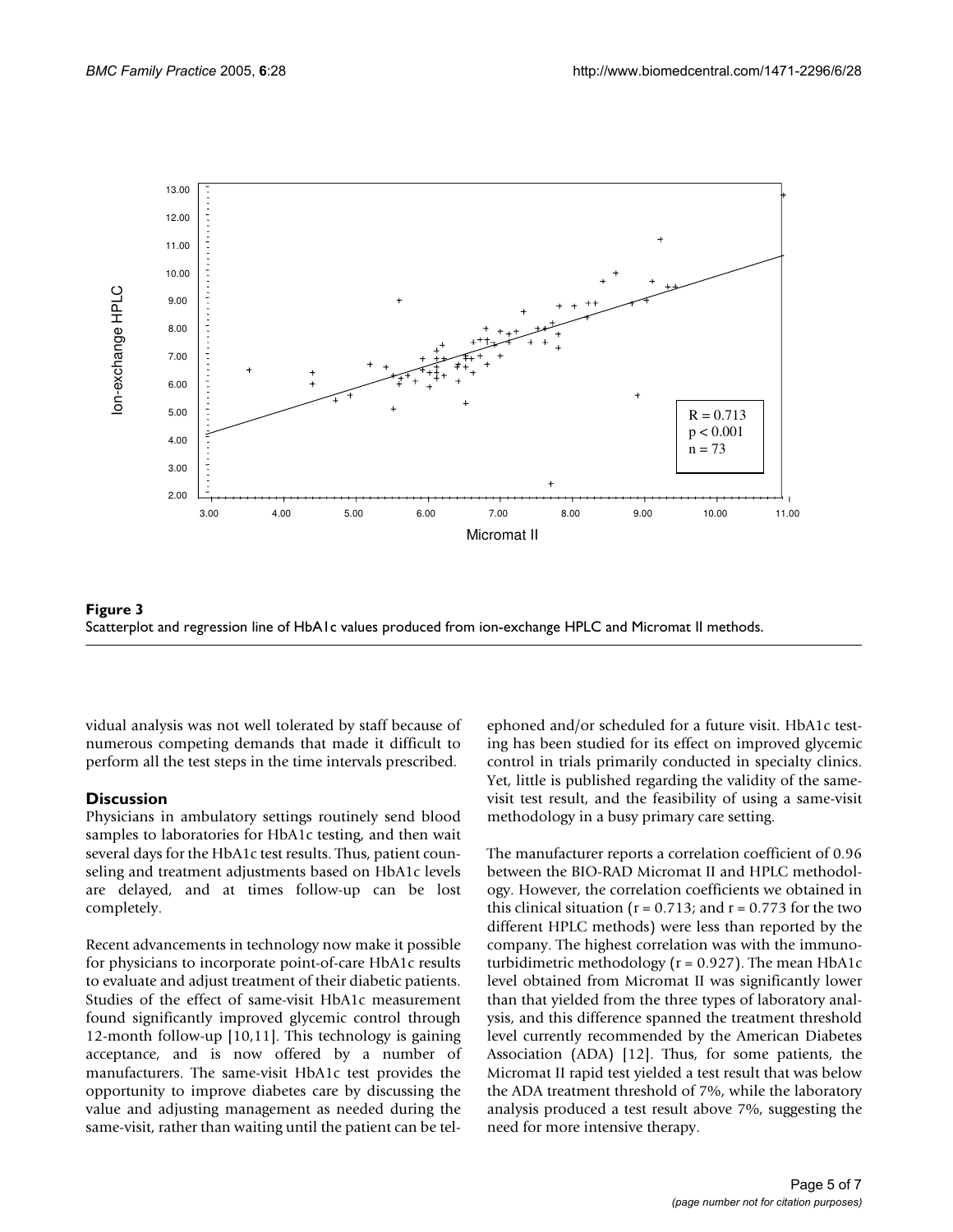| Mean percent HbAIc (SD)                                        |                           |                          |                |  |  |
|----------------------------------------------------------------|---------------------------|--------------------------|----------------|--|--|
| <b>Laboratory Methodology</b>                                  | <b>HPLC</b>               | Micromat II              | p-value        |  |  |
| Boronate affinity HPLC $(n = 63)$                              | 7.71 (1.99)               | 6.44(1.99)               | < 0.001        |  |  |
| Immuno-tubidimetric $(n = 11)$<br>Ion-exchange HPLC $(n = 73)$ | 7.99 (1.76)<br>7.23(1.51) | 7.15(1.72)<br>6.91(1.34) | 0.002<br>0.014 |  |  |

**Table 2: Comparison of mean percent HbA1c (SD) of paired samples using three laboratory methodologies and BIO-RAD Micromat II same-visit assay**

### *Limitations*

There are likely limitations to the generalizability of the study findings. First, the number of medical staff  $(n = 9)$ that collected samples and performed the HbA1c testing may have increased the variability of the same-visit test results. Similarly, the correlation between the laboratory and the same-visit methodologies may be improved when conducted under ideal conditions where sources of variation in the operation of the Micromat II are minimized. Secondly, introducing a research study into a busy clinical practice setting is often met with varying degrees of resistance. Thus, evaluating the acceptance of what may have been viewed by staff as a research technique may have limitations when generalizing the acceptance of a clinical procedure. However, our purpose was to conduct a correlation study in the real world setting of the busy FPC. We trained all clinical staff in the calibration and specimen analysis of the point-of-care instrument. From discussions with the clinical staff and physicians, we learned that there was variability among staff members to faithfully adhere to the Micromat II timed steps as outlined in the test kit instructions.

#### **Conclusion**

Same-visit HbA1c testing offers potential benefits for diabetes care, as patient results are available in the same-visit. However, clinicians should be aware that the rapid HbA1c technology may produce results that are lower than the method that they have been utilizing, and that the samevisit test may suggest a different treatment strategy than a result from their usual laboratory testing source. To overcome this barrier, we suggest that clinicians determine how the results of a same-visit HbA1c test compare with the outside laboratory reports on which they routinely base their treatment plans before incorporating the samevisit HbA1c test into their practice.

# **Abbreviations**

HbA1c – Hemoglobin A1c

# **Competing interests**

The author(s) declare that they have no competing interests.

# **Authors' contributions**

KS, JM and AVN developed the idea. KS, PW, and AVN designed and oversaw data collection. KS and AVN supervised statistical analyses performed by JM and MB. All authors contributed to the interpretation of the data and the writing and editing of the manuscript.

### **Acknowledgements**

This work was supported in part by funding from DHHS HRSA (D12 HP00175).

#### **References**

- 1. Tran DV, Hofer TL, Lee T, Cembrowski GS: **[Unique approach to](http://www.ncbi.nlm.nih.gov/entrez/query.fcgi?cmd=Retrieve&db=PubMed&dopt=Abstract&list_uids=14709199) [derivation of random error in laboratory assays: application](http://www.ncbi.nlm.nih.gov/entrez/query.fcgi?cmd=Retrieve&db=PubMed&dopt=Abstract&list_uids=14709199) to glycohemoglobin testing demonstrates poor clinical per[formance for immunochemistry assay.](http://www.ncbi.nlm.nih.gov/entrez/query.fcgi?cmd=Retrieve&db=PubMed&dopt=Abstract&list_uids=14709199)** *Diabetes Technol Ther* 2003, **5(6):**975-978.
- 2. Groche D, Hoeno W, Hoss G, Vogt B, Herrmann Z, Witzigmann A: **[Standardization of two immunological HbA1c routine assays](http://www.ncbi.nlm.nih.gov/entrez/query.fcgi?cmd=Retrieve&db=PubMed&dopt=Abstract&list_uids=14651337) [according to the new IFCC reference method.](http://www.ncbi.nlm.nih.gov/entrez/query.fcgi?cmd=Retrieve&db=PubMed&dopt=Abstract&list_uids=14651337)** *Clin Lab* 2003, **49(11-12):**657-661.
- 3. Miedema K: **[Towards worldwide standardisation of HbA1c](http://www.ncbi.nlm.nih.gov/entrez/query.fcgi?cmd=Retrieve&db=PubMed&dopt=Abstract&list_uids=15249996) [determination.](http://www.ncbi.nlm.nih.gov/entrez/query.fcgi?cmd=Retrieve&db=PubMed&dopt=Abstract&list_uids=15249996)** *Diabetologia* 2004, **47(7):**1143-1148.
- 4. Home P, Mbanya JC, Horton E: **[Standardisation of glycated](http://www.ncbi.nlm.nih.gov/entrez/query.fcgi?cmd=Retrieve&db=PubMed&dopt=Abstract&list_uids=15550404) [haemoglobin.](http://www.ncbi.nlm.nih.gov/entrez/query.fcgi?cmd=Retrieve&db=PubMed&dopt=Abstract&list_uids=15550404)** *Bmj* 2004, **329(7476):**1196-1197.
- 5. Hosseini SS, Bibler I, Charles MA: **[The narrow therapeutic win](http://www.ncbi.nlm.nih.gov/entrez/query.fcgi?cmd=Retrieve&db=PubMed&dopt=Abstract&list_uids=10599979)[dow of glycated hemoglobin and assay variability.](http://www.ncbi.nlm.nih.gov/entrez/query.fcgi?cmd=Retrieve&db=PubMed&dopt=Abstract&list_uids=10599979)** *Metabolism* 1999, **48(12):**1498-1502.
- 6. Ogawa K, Bando T, Ogawa M, Miyazaki A, Nakanishi T, Shimizu A: **Hemoglobin variant HbG-coushatta (beta-22 Glu --> Ala) [found by dissociation of blood glucose from values of HbA1C](http://www.ncbi.nlm.nih.gov/entrez/query.fcgi?cmd=Retrieve&db=PubMed&dopt=Abstract&list_uids=14518662) [measured by HPLC.](http://www.ncbi.nlm.nih.gov/entrez/query.fcgi?cmd=Retrieve&db=PubMed&dopt=Abstract&list_uids=14518662)** *Intern Med* 2003, **42(9):**781-787.
- Jermendy G, Nadas J, Farkas K: [\[Rapid hemoglobin A1c determi](http://www.ncbi.nlm.nih.gov/entrez/query.fcgi?cmd=Retrieve&db=PubMed&dopt=Abstract&list_uids=10377737)**[nation \(a new possibility in diabetes care\)\].](http://www.ncbi.nlm.nih.gov/entrez/query.fcgi?cmd=Retrieve&db=PubMed&dopt=Abstract&list_uids=10377737)** *Orv Hetil* 1999, **140(22):**1251-1254.
- 8. Gebrekidan A, Gill G, Wile D, Tesfaye S: **[An accurate and porta](http://www.ncbi.nlm.nih.gov/entrez/query.fcgi?cmd=Retrieve&db=PubMed&dopt=Abstract&list_uids=15117136)[ble system for glycated haemoglobin measurement in the](http://www.ncbi.nlm.nih.gov/entrez/query.fcgi?cmd=Retrieve&db=PubMed&dopt=Abstract&list_uids=15117136) [tropics.](http://www.ncbi.nlm.nih.gov/entrez/query.fcgi?cmd=Retrieve&db=PubMed&dopt=Abstract&list_uids=15117136)** *Trop Doct* 2004, **34(2):**94-95.
- 9. Stivers CR, Baddam SR, Clark AL, Ammirati EB, Irvin BR, Blatt JM: **[A](http://www.ncbi.nlm.nih.gov/entrez/query.fcgi?cmd=Retrieve&db=PubMed&dopt=Abstract&list_uids=11469613) [miniaturized self-contained single-use disposable quanti](http://www.ncbi.nlm.nih.gov/entrez/query.fcgi?cmd=Retrieve&db=PubMed&dopt=Abstract&list_uids=11469613)tatitve test for hemoglobin A1c in blood at the point of care.** *Diabetes Technol Ther* 2000, **2(4):**517-526.
- 10. Cagliero E, Levina EV, Nathan DM: **[Immediate feedback of](http://www.ncbi.nlm.nih.gov/entrez/query.fcgi?cmd=Retrieve&db=PubMed&dopt=Abstract&list_uids=10546008) [HbA1c levels improves glycemic control in type 1 and insu](http://www.ncbi.nlm.nih.gov/entrez/query.fcgi?cmd=Retrieve&db=PubMed&dopt=Abstract&list_uids=10546008)[lin-treated type 2 diabetic patients.](http://www.ncbi.nlm.nih.gov/entrez/query.fcgi?cmd=Retrieve&db=PubMed&dopt=Abstract&list_uids=10546008)** *Diabetes Care* 1999, **22(11):**1785-1789.
- 11. Thaler LM, Ziemer DC, Gallina DL, Cook CB, Dunbar VG, Phillips LS, El-Kebbi IM: **[Diabetes in urban African-Americans. XVII.](http://www.ncbi.nlm.nih.gov/entrez/query.fcgi?cmd=Retrieve&db=PubMed&dopt=Abstract&list_uids=10480502)**